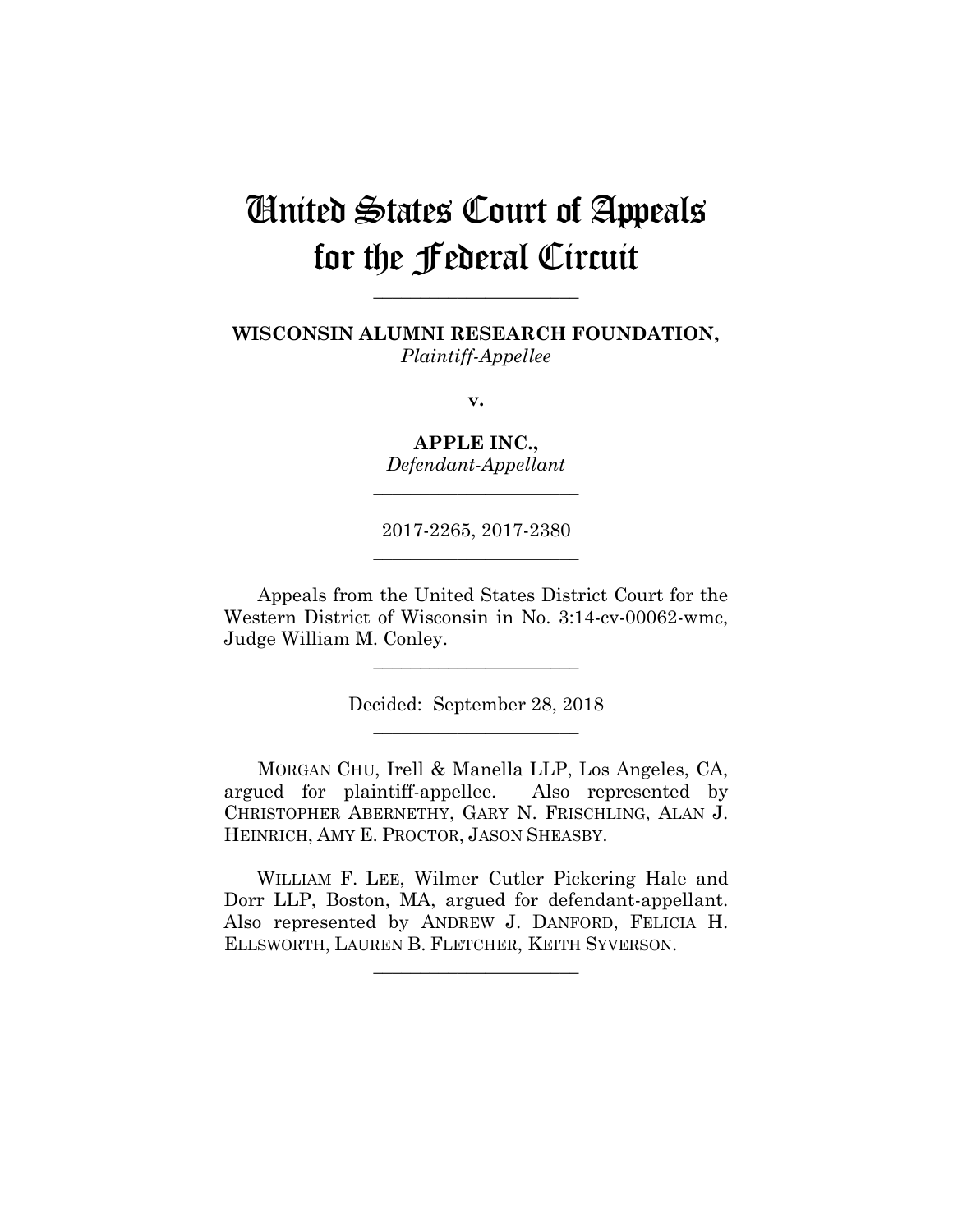# Before PROST, *Chief Judge,* BRYSON and O'MALLEY, *Circuit Judges.*

# PROST, *Chief Judge*.

The Wisconsin Alumni Research Foundation ("WARF") sued Apple Inc. for infringement of U.S. Patent No. 5,781,752 ("the '752 patent"). After a two-week, bifurcated trial, a jury found Apple liable for infringement and awarded over \$234 million in damages. The district court denied Apple's post-trial motions for judgment as a matter of law and for a new trial. Because no reasonable juror could have found infringement based on the evidence presented during the liability phase of trial, we reverse the district court's denial of Apple's motion for judgment as a matter of law. With respect to invalidity, we affirm the grant of summary judgment in favor of WARF.

I

The technology at issue relates to how computer processors execute a computer program's instructions. Computer programs are made up of lists of program instructions written in "program order." Although these instructions could be executed sequentially—i.e., in program order—some processors execute program instructions "out-of-order" to improve computer performance.

Of course, when executing instructions out-of-order, the processor must obtain the same result as if it had executed the instructions in program order. This can be complicated by the fact that "data dependencies" may exist between individual program instructions. A data dependence exists between two instructions if one instruction relies upon data produced or modified by an earlier, or "older," instruction in the program order. To illustrate, the parties discuss "store" and "load" instructions that access the same location in memory. Memory can be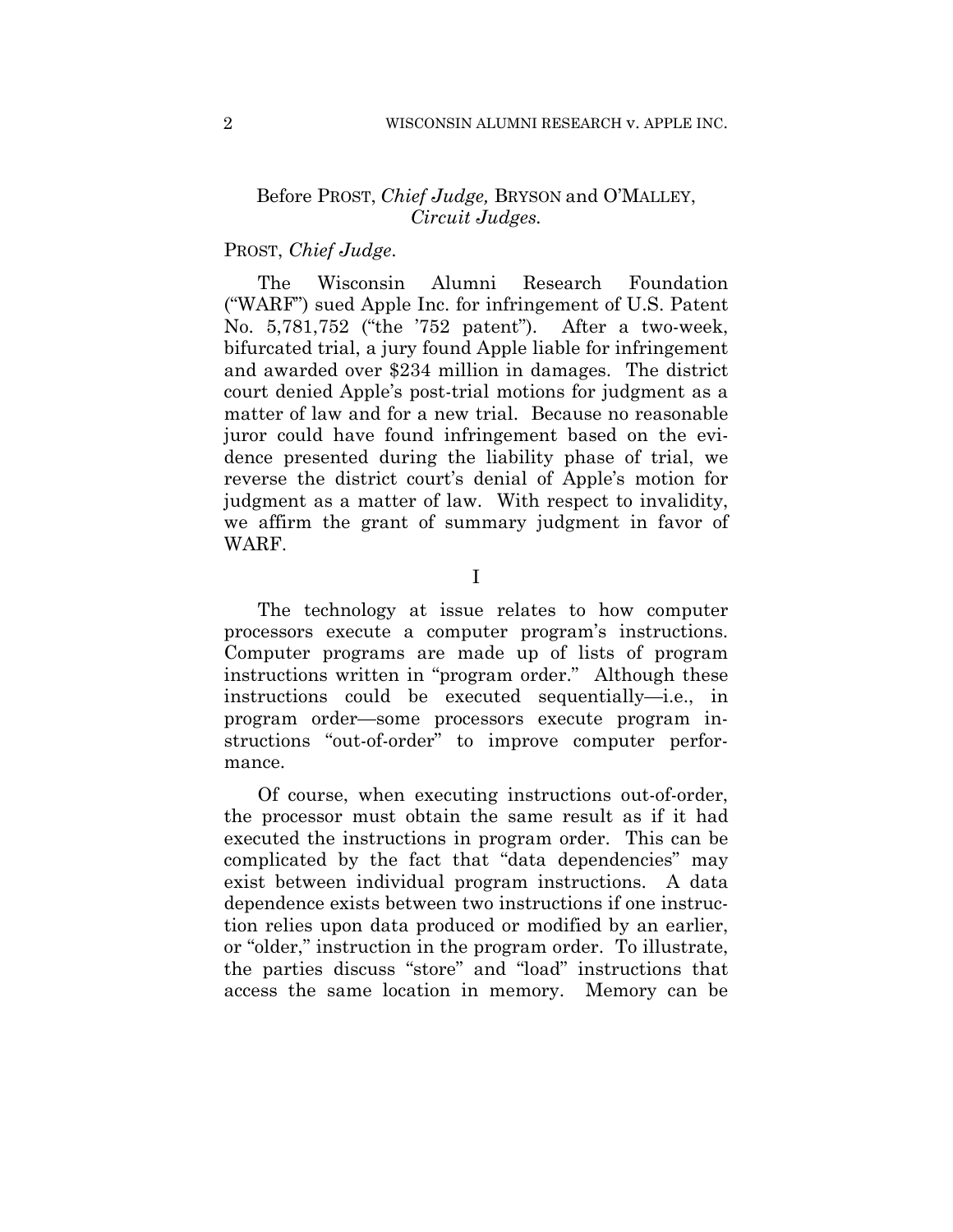thought of as a set of places to store data, where each place has an address by which the contents of that place can be accessed. *See* J.A. 1713 (testimony of Apple's expert, Dr. Colwell). A "store" instruction, or simply a "store," writes data to a given location in memory, overwriting any data that had previously been stored in that memory location. A "load instruction," or "load," reads data from a given memory location and then uses that data to perform some function. *Id.* at 1714. A data dependence exists between a store instruction and a load instruction if (1) the store instruction appears earlier than the load instruction in the program order; and (2) the store and load instructions will access the same memory location—i.e., the same address—if and when the store and load instructions are executed. In such a scenario, the load instruction depends on the store instruction having been executed first so that the data the load instruction reads from memory is current and correct.

At the time a processor decides whether to allow instructions to execute out-of-order, it may be unclear whether a data dependence exists between given store and load instructions. This is called an "ambiguous dependency." J.A. 1429 (testimony of WARF's expert, Dr. Conte), 1715 (testimony of Dr. Colwell). This ambiguity can occur, for example, if the address where the store instruction will store data has not yet been determined, due to some independent calculation. Without knowing the ultimate storage location, the processor cannot determine whether the store and load instructions will access the same memory location and, thus, cannot determine whether a data dependence exists between those store and load instructions.

Even where an ambiguous dependency exists, the processor may nonetheless choose to execute the potentially dependent load instruction before the store instruction has finished executing. This is called "speculation" because the processor is effectively speculating that no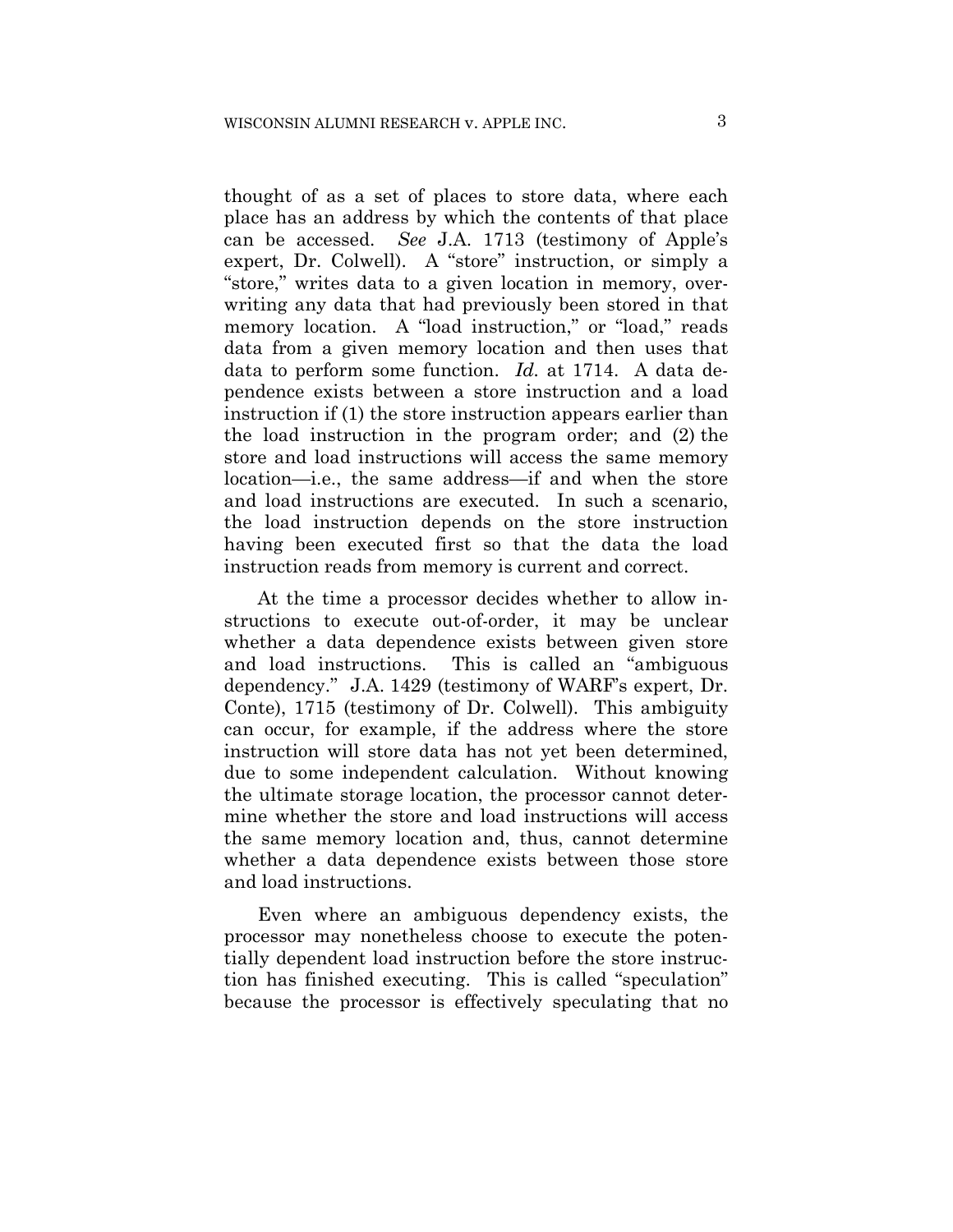data dependence exists between those store and load instructions. A "mis-speculation" occurs if a data dependence does exist between the two instructions, and the processor executes the dependent load instruction before the store instruction. If a processor correctly speculates in other words, if the processor correctly guesses that a load instruction is *not* dependent on an earlier store instruction that has not yet executed—processor performance may be improved because the processor did not needlessly delay execution of that load instruction. J.A. 1431–32 (testimony of Dr. Conte). But, if a processor mis-speculates, the processor essentially has to discard work it has already performed and re-do the work in the correct order. J.A. 1433 (testimony of Dr. Conte), 1717–19 (testimony of Dr. Colwell). This recovery process is called "squashing" or "flushing." J.A. 1433 (testimony of Dr. Conte). As might be expected, mis-speculations do not help processor performance, and may in fact harm performance. In short, while out-of-order execution of instructions with ambiguous dependencies may improve performance in cases where the processor speculates correctly, performance may be decreased by misspeculation.

One method to minimize mis-speculation is for the processor to make an informed decision as to whether it should speculate. This is called "prediction." This case concerns a particular prediction method used to increase the accuracy of processor speculation such that misspeculations are minimized.

### A

The '752 patent, which expired on December 26, 2016, describes a specific prediction technique for an out-oforder processor. In this case, WARF asserted independent claims 1 and 9, as well as dependent claims 2, 3, 5, and 6. Claim 1 reads: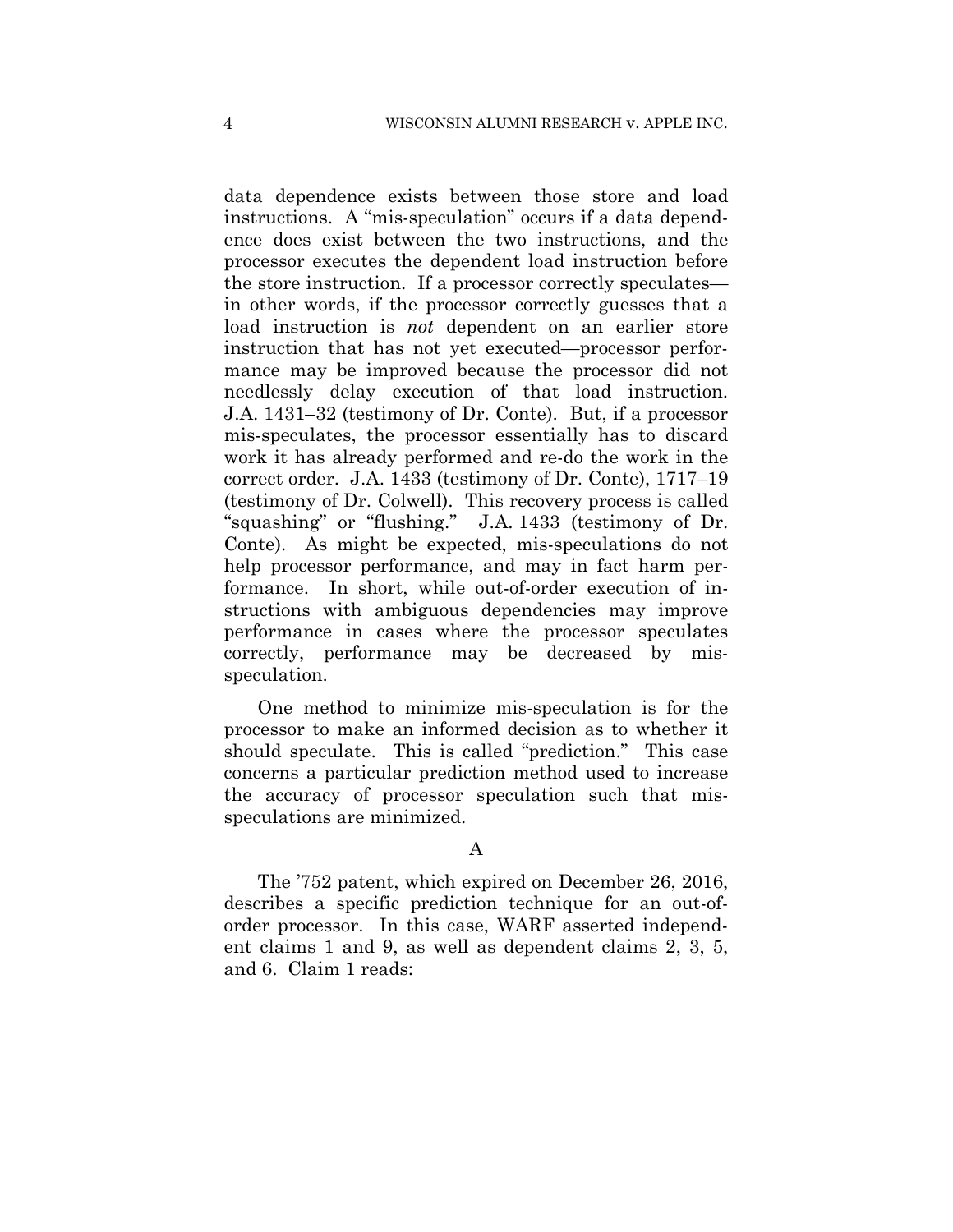1. In a processor capable of executing program instructions in an execution order differing from their program order, the processor further having a data speculation circuit for detecting data dependence between instructions and detecting a mis-speculation where a [load] instruction dependent for its data on a [store] instruction of earlier program order, is in fact executed before the [store] instruction, a data speculation decision circuit comprising:

- a) a predictor receiving a mis-speculation indication from the data speculation circuit to produce a prediction associated with the particular [load] instruction and based on the mis-speculation indication; and
- b) a prediction threshold detector preventing data speculation for instructions having a prediction within a predetermined range.

'752 patent claim 1.1 Claim 9 reads:

1

9. In a processor capable of executing program instructions in an execution order differing from the program order of the instructions, the processor further having a data speculation circuit for detecting data dependence between instructions and detecting a mis-speculation where a [load] instruction dependent for its data on a [store] instruction of earlier program order, is in fact executed before the [store] instruction, a data speculation decision circuit comprising:

<sup>&</sup>lt;sup>1</sup> The modifications to the claim language reflect the parties' substitutions, for clarity, of the term "load" for "data consuming," and the term "store" for "data producing." *See* Appellant's Br. 12 n.1; Appellee's Br. 13. We adopt this helpful substitution in this opinion.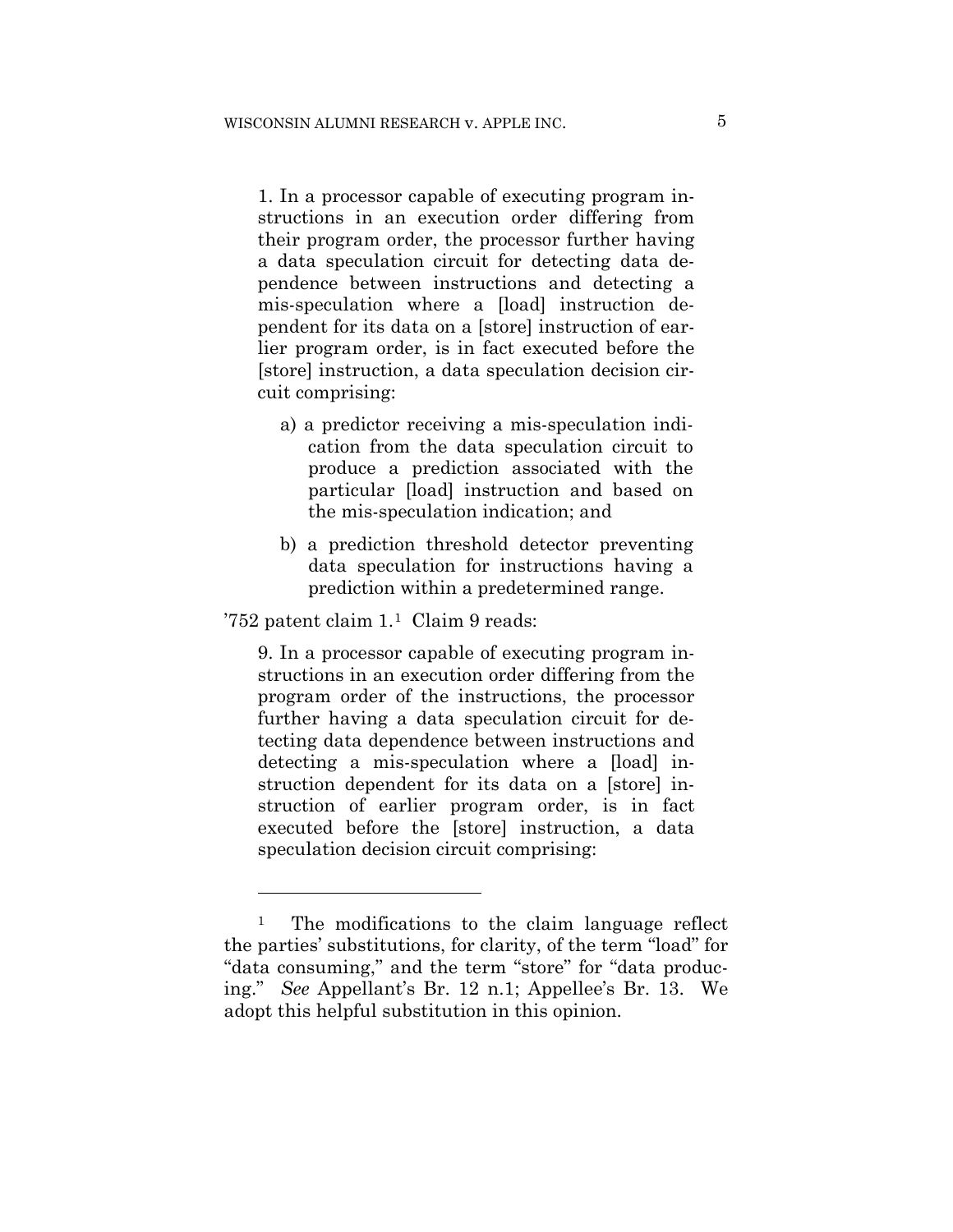- a) a prediction table communicating with the data speculation circuit to create an entry listing a particular [load] instruction and [store] instruction each associated with a prediction when a mis-speculation indication is received; and
- b) an instruction synchronization circuit only instructing a processor to delay a later execution of the particular [load] instruction if the prediction table includes an entry.

## '752 patent claim 9.2

1

According to the claim language, when the data speculation circuit detects a mis-speculation, it sends a mis-speculation indication to a predictor. *Id.* at claim 1. The predictor then produces a prediction, based on the mis-speculation indication, as to whether a data dependence likely exists between the corresponding load and store instructions. A higher prediction value indicates a greater likelihood of data dependence and, therefore, a greater likelihood that a mis-speculation will occur if those instructions are executed out-of-order. *Id.* at col. 11 ll. 29–32. The prediction may be "updated based on historical mis-speculations detected by the data speculation circuit." *Id.* at col. 8 ll. 8–9. Going forward, the predictor "provides a dynamic indication to the data speculation circuit . . . as to whether data speculation should be performed." *Id.* at col. 8 ll. 1–3. And, if the prediction for a given load instruction exceeds a certain "predetermined range," speculation is prevented. *Id.* at claim 1.

<sup>2</sup> The parties have not distinguished these claims for purposes of the infringement issues on appeal.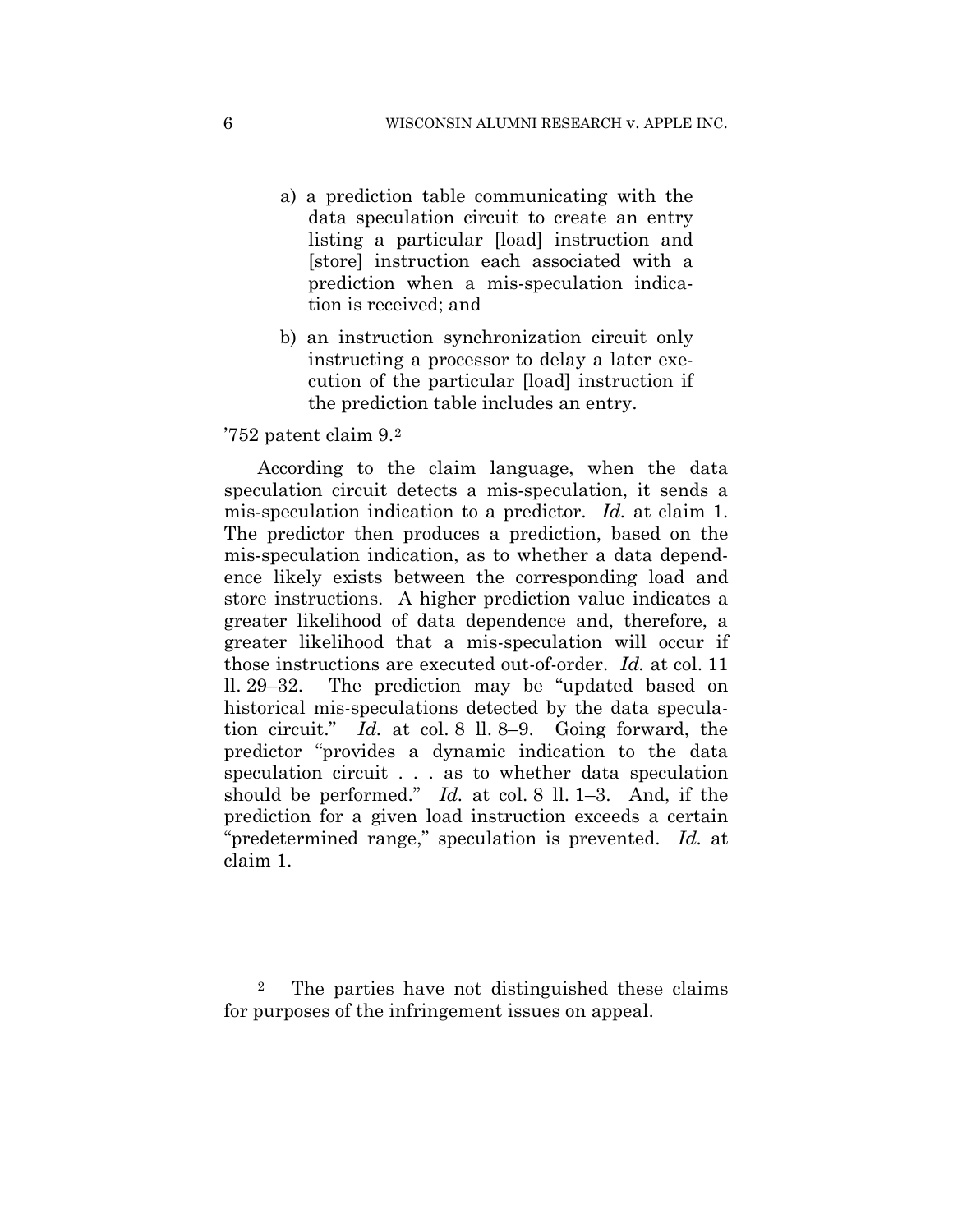The products accused of infringement in this case are Apple's A7, A8, and A8X integrated circuit chips, which include one or more processors. These processors include a Load-Store Dependency Predictor ("LSD predictor"), which is the technology at issue in this case.

The LSD predictor detects data dependences between load and store instructions and uses a prediction table to make predictions based on those dependences. Each entry in the prediction table includes (among other things) a load tag, a store tag, and a prediction (or "counter"). The load tag is generated by taking certain information about a load instruction, such as its address, and creating a 12-bit load tag using a hashing function. Because the load tags are limited to 12 bits, only 4,096 load tags are available. The hashing algorithm uses a one-way hash, meaning that a given load tag cannot be expanded back to the load instruction that generated that load tag. Moreover, based on this hashing algorithm, it is possible for multiple load instructions to hash to the same load tag.

When multiple load instructions hash to the same load tag, it is possible for multiple instructions to update the same prediction in the LSD predictor's prediction table. This is called "aliasing." *See* J.A. 2237 (testimony of Apple's expert, Dr. August), 2294 (same); *see also*  Appellant's Br. 23–24; Appellee's Br. 14. This means that a given instruction's history may impact the behavior of all load instructions that share the same load tag. J.A. 2166 ll. 15–18, 2168 ll. 7–11 (testimony of Dr. August).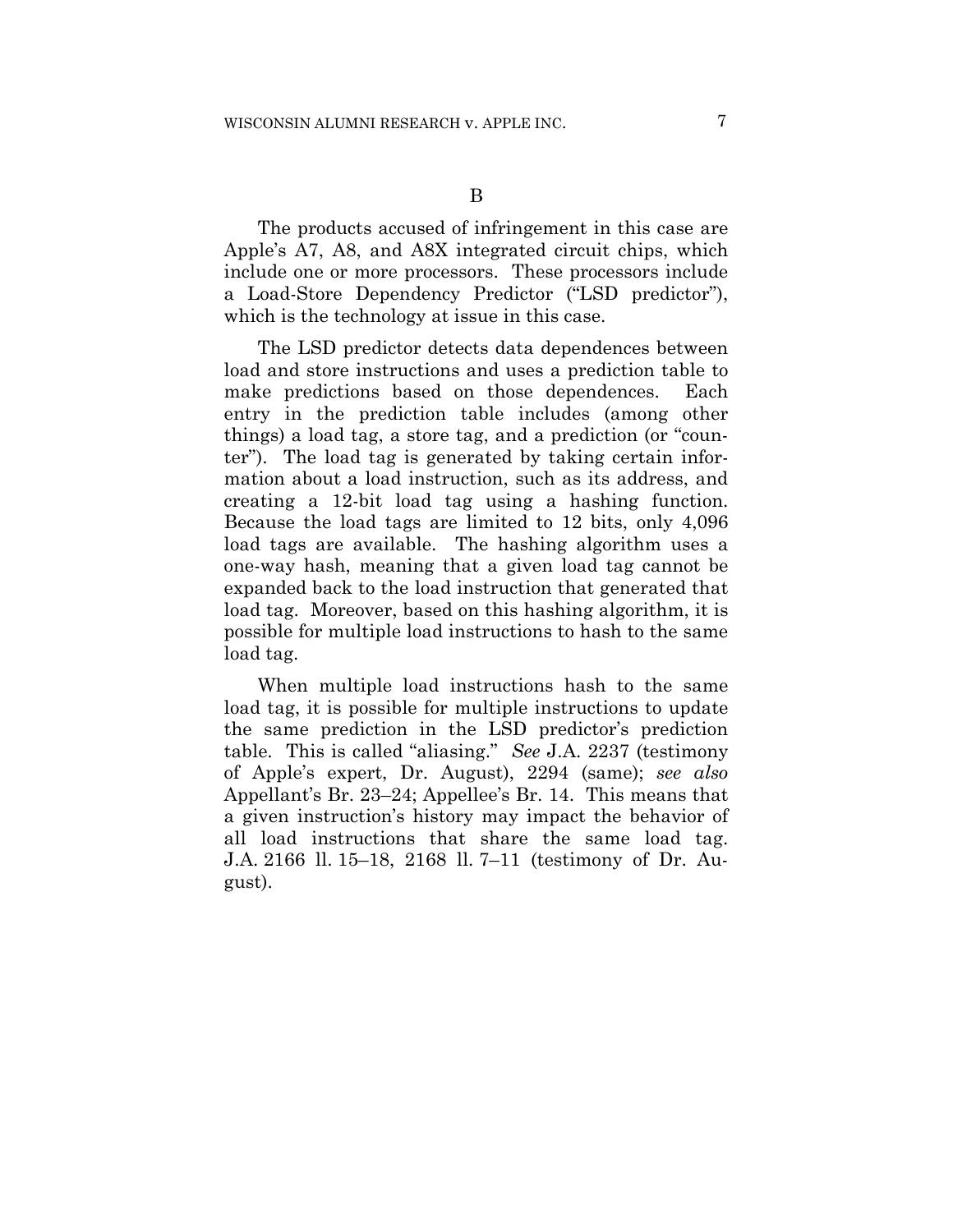WARF filed this patent infringement suit against Apple in January 2014.3 Apple answered and asserted counterclaims for declaratory judgment of noninfringement and invalidity of the '752 patent.

 Before trial, both Apple and WARF moved for summary judgment with respect to Apple's counterclaims and defenses of anticipation under 35 U.S.C. § 102, based on U.S. Patent No. 5,619,662 ("Steely"). Specifically, Apple asserted that claims 1–3, 5, 6, and 9 of the '752 patent were invalid as anticipated by Steely. The district court granted summary judgment of no anticipation in favor of WARF.

Once the case proceeded to trial, the district court bifurcated the trial into two phases: liability and damages. After the liability phase, the jury found the asserted claims infringed and not invalid.4 After the damages phase of trial, the jury awarded WARF over \$234 million in damages.

After trial, Apple moved for judgment as a matter of law ("JMOL") and, in the alternative, for a new trial. The district court denied Apple's post-trial motions in their entirety. Apple timely appealed. This court has jurisdiction under 28 U.S.C. § 1295(a)(1).

1

<sup>3</sup> WARF has since filed a second infringement suit against Apple with respect to additional products released by Apple that WARF also believes infringe the '752 patent. *See* Compl., *Wis. Alumni Research Found. v. Apple Inc.*, No. 3:15-cv-00621-WMC (W.D. Wis. Sept. 25, 2015), ECF No. 1. That case is currently stayed pending the outcome of this appeal. *See* J.A. 20346. 4 We note that the invalidity issues presented to the

jury are not before this court on appeal.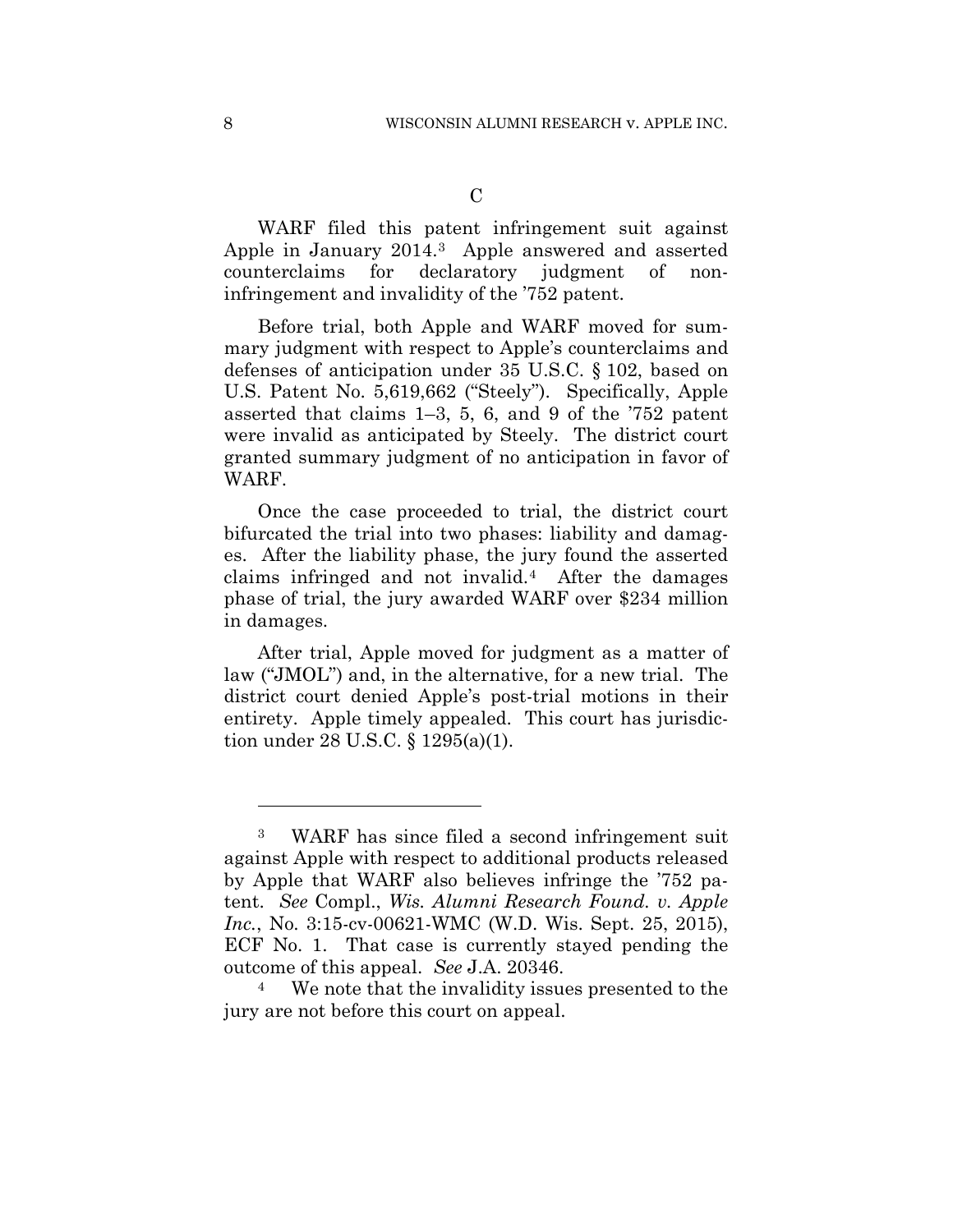"We review a district court's denial of JMOL or a new trial under the law of the regional circuit." *LifeNet Health v. LifeCell Corp.*, 837 F.3d 1316, 1322 (Fed. Cir. 2016). The Seventh Circuit reviews a district court's denial of a motion for judgment as a matter of law de novo. *Clarett v. Roberts*, 657 F.3d 664, 674 (7th Cir. 2011). In doing so, the appellate court "review[s] the record as a whole to 'determine whether the evidence presented, combined with all reasonable inferences permissibly drawn therefrom, is sufficient to support the verdict when viewed in the light most favorable to the party against whom the motion is directed.'" *Id.* (quoting *Erickson v. Wis. Dep't of Corr.*, 469 F.3d 600, 601 (7th Cir. 2006)). A jury verdict will be overturned only if no reasonable juror could have found in the non-movant's favor. *Id.*

## A

Apple contends that no reasonable juror could have found that Apple's processors literally infringe the asserted claims of the '752 patent.<sup>5</sup> Specifically, Apple argues that its processors satisfy neither the "particular" nor the "mis-speculation" limitations recited in each of the claims.

With respect to the "particular" limitation, independent claim 1 requires a predictor that "produce[s] a prediction associated with the particular [load] instruction." '752 patent claim 1. Likewise, independent claim 9 requires a prediction table that "create[s] an entry listing a particular [load] instruction and [store] instruction each associated with a prediction." *Id.* at claim 9.

1

<sup>5</sup> WARF abandoned its theory of infringement under the doctrine of equivalents before trial, and has proceeded only on a theory of literal infringement.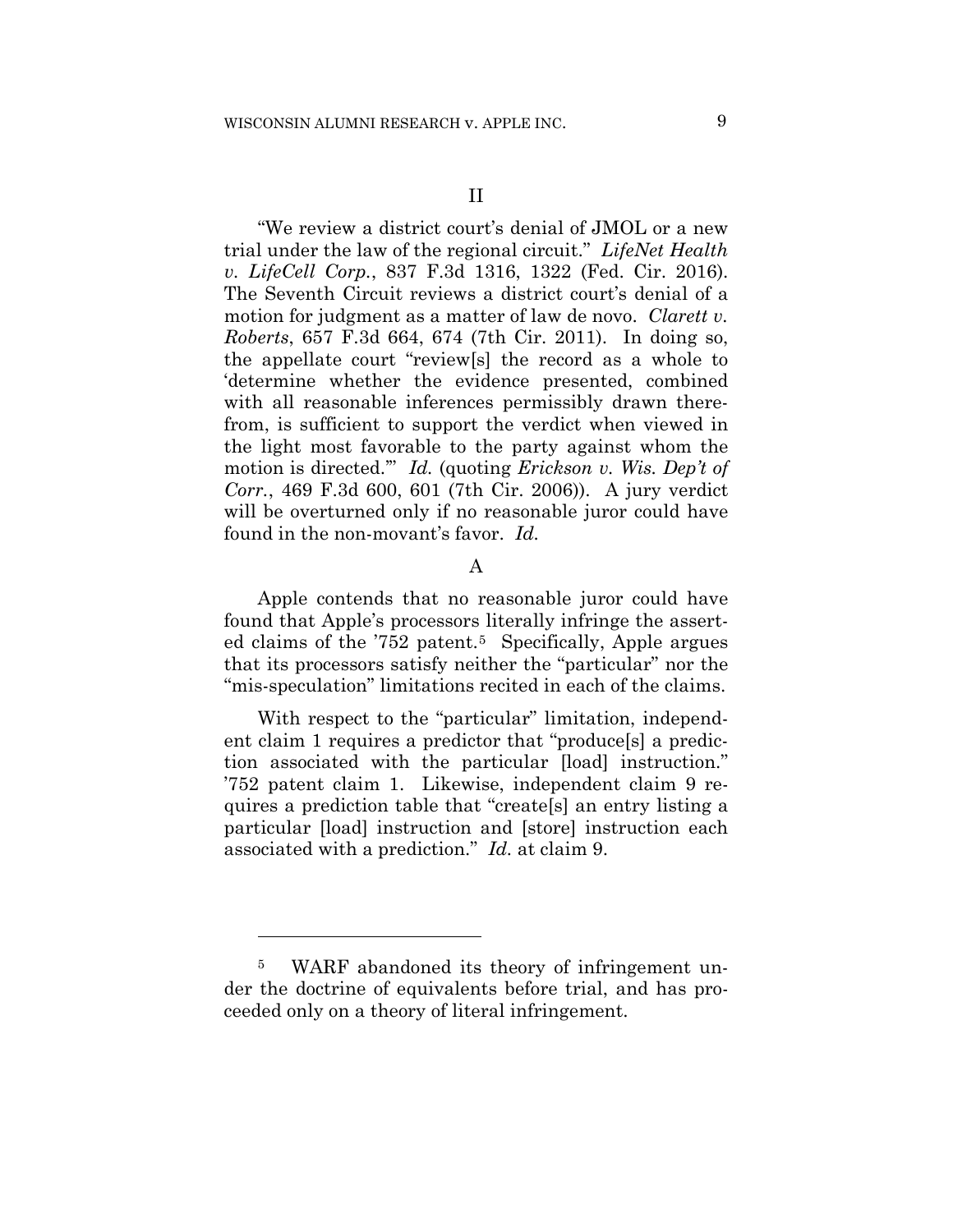Although neither party asked the district court to construe "particular" before trial, WARF moved during trial to preclude Apple's expert, Dr. August, from testifying that a prediction cannot be associated with a "particular" load instruction if each load tag represents multiple load instructions. J.A. 18646–62. Specifically, WARF argued that Apple's expert should have been forbidden from making any suggestion that each prediction must be associated with one and only one load instruction.

Apple responded by arguing that the term "particular" should carry its plain and ordinary meaning, and that its expert's theory of non-infringement was consistent with that meaning. J.A. 18728 ("Apple has always maintained that the phrase—which uses only an ordinary word—does not require construction; the plain and ordinary meaning should apply."); J.A. 18730 ("Apple believes that the word 'particular' does not require any construction, because the '752 patent uses the word in its ordinary sense."); J.A. 18728 ("With respect to the 'particular' limitation, Dr. August has consistently applied the plain and ordinary meaning of the claim language."). Apple explained that the plain and ordinary meaning of "particular" meant that the claimed "prediction" must be associated with a *single* load instruction (i.e., one and only one load instruction), rather than with a *group* of load instructions. *See*  J.A. 18729–33; *see also* J.A. 144 (Dist. Ct. Op. (summarizing Apple's argument)).

The district court denied WARF's motion to exclude the testimony of Apple's expert. J.A. 142–46. In doing so, the district court agreed with Apple that the term "particular" should be given its plain and ordinary meaning and thus ruled that no jury instruction was necessary to define that term. J.A. 145. Consistent with Apple's understanding of the plain and ordinary meaning, the district court reasoned that "[f]rom the court's reading of claim 1 as a whole, it contemplates a *single* load instruction." J.A. 144 (emphasis added). In the district court's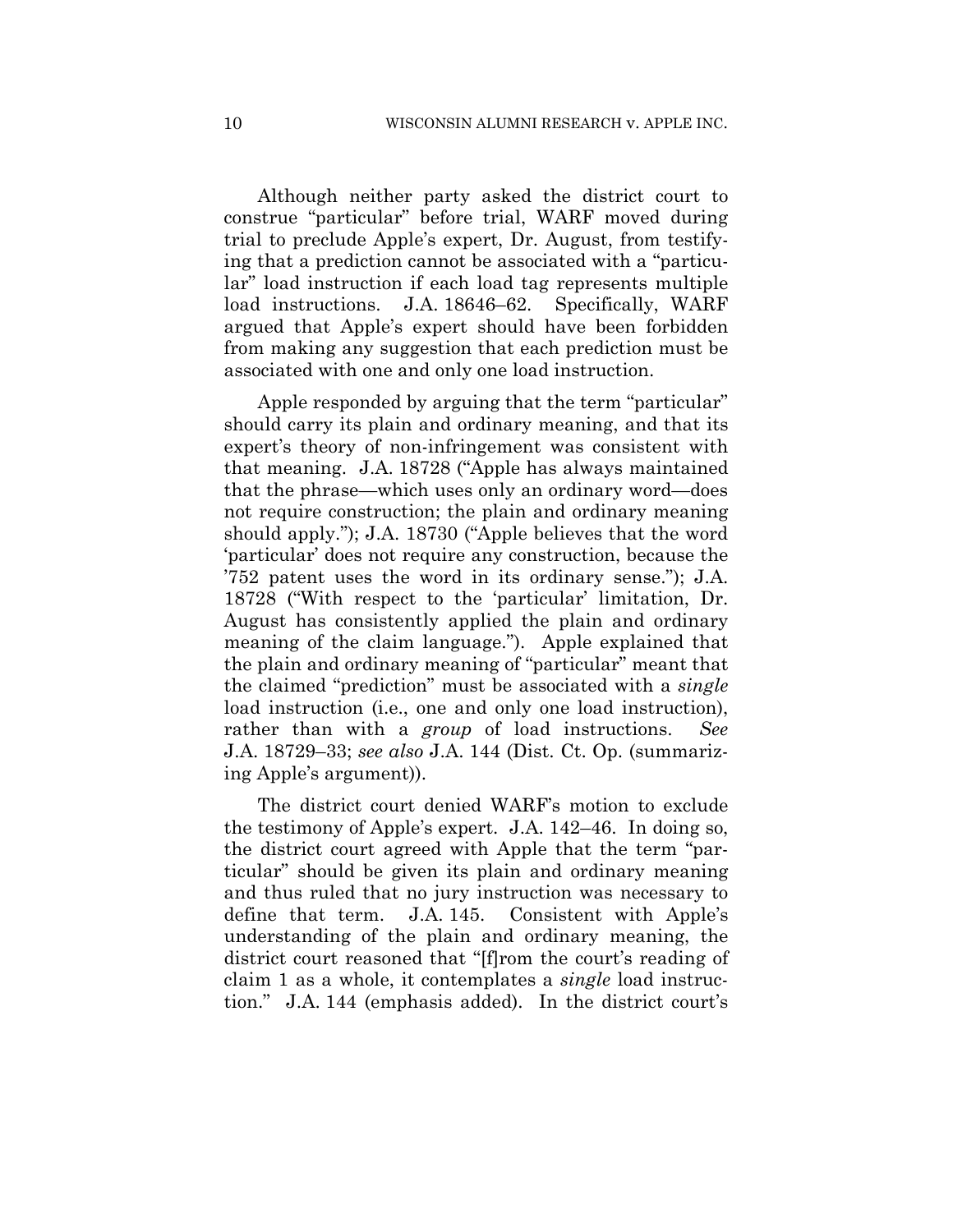view, this was "consistent with the plain meaning of the claim terms 'the' and 'the particular.'" J.A. 145. The court thus "conclude[d] that claim 1 discloses a prediction associated with a *single* load instruction." J.A. 145 (emphasis added).6

On appeal, WARF does not dispute the district court's decision to give the term "particular" its plain and ordinary meaning. *See* Appellee's Br. 11, 26. Instead, WARF appears to disagree with the district court's understanding of the plain meaning. Giving a term its plain and ordinary meaning does not leave the term devoid of any meaning whatsoever. Instead, "the 'ordinary meaning' of a claim term is its meaning to the ordinary artisan after reading the entire patent." *Phillips v. AWH Corp.*, 415 F.3d 1303, 1321 (Fed. Cir. 2005) (en banc). In our view, the plain meaning of "particular," as understood by a person of ordinary skill in the art after reading the '752 patent, requires the prediction to be associated with a *single* load instruction. A prediction that is associated with more than one load instruction does not meet this limitation.<sup>7</sup>

1

<sup>6</sup> We note that the district court, in its order denying Apple's JMOL, stated that "a reasonable jury could conclude that a prediction was associated with a particular load instruction even if that same prediction may be associated with other load instructions." J.A. 205 (alteration omitted).

<sup>7</sup> WARF contends that this view of the plain meaning reads out the preferred embodiment of the '752 patent, which purportedly uses partial instruction addresses to identify load instructions, similar to the load tags used in Apple's products. *See* Appellee's Br. 28–29. We are unpersuaded. Figure 1 of the patent shows a program stored in memory "at a plurality of physical addresses 19 here depicted as xx1–xx6 where the values xx indicate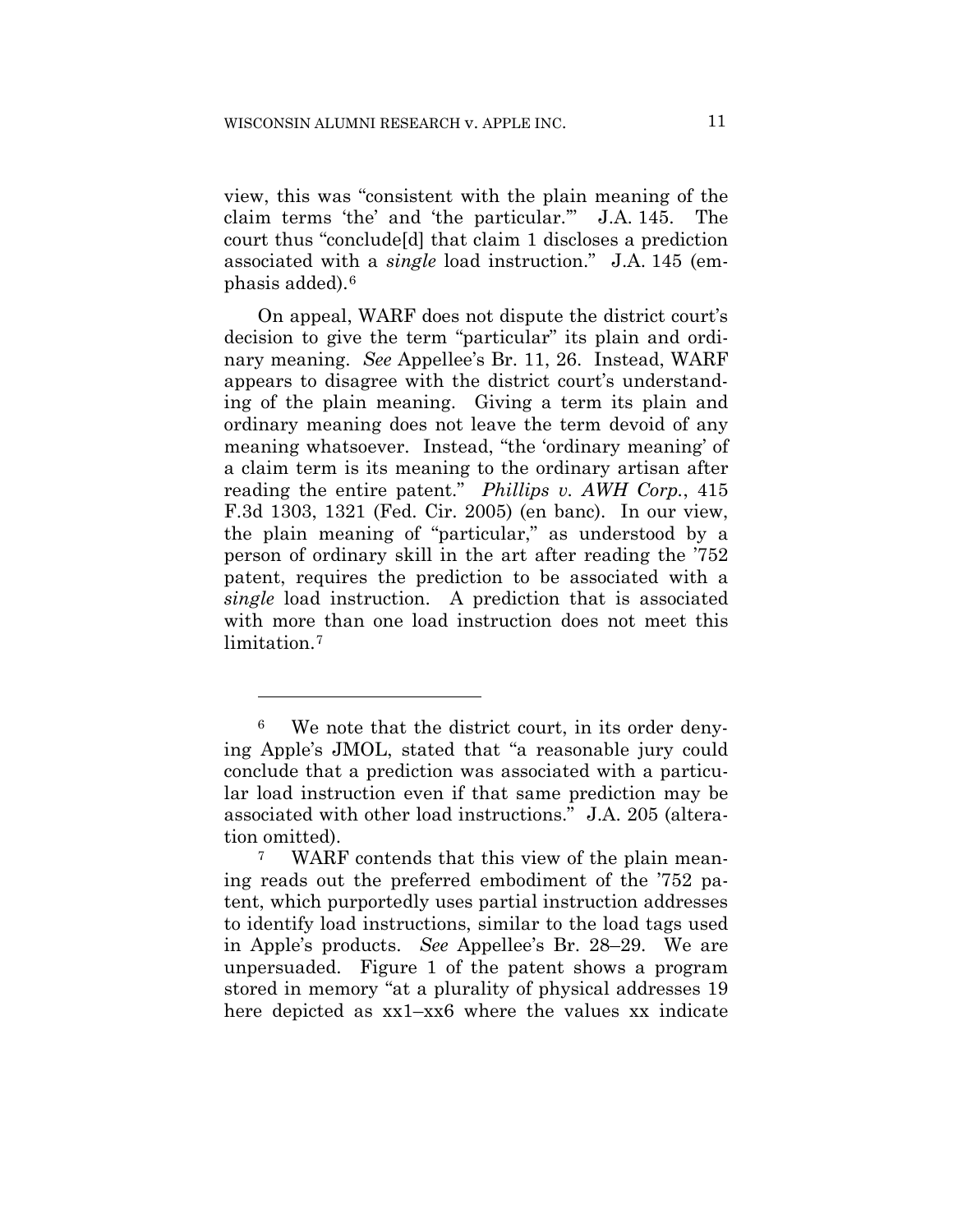Applying the plain and ordinary meaning of the term "particular," and drawing all reasonable inferences from the evidence in favor of WARF, we hold that no reasonable juror could have found literal infringement in this case. As explained above, each entry in Apple's LSD prediction table includes, among other things, a load tag and a prediction. Each load tag is generated by hashing information about a load instruction, such as its address, down to a 12-bit load tag. Only 4,096 load tags are possible. And because of the way Apple's hashing algorithm is designed, multiple load instructions may hash to the same load tag. Each load tag can therefore be associated with a *group* of load instructions—namely, all of the load instructions that hash to the same load tag. The practical effect of this is that a given load instruction's history will impact the prediction associated with *all* load instructions that hash to that same load tag.

WARF first contends that the "prediction" corresponding to a load tag will necessarily remain associated with a "particular" load instruction that mis-speculates because that load instruction will always hash to the same 12-bit load tag. Appellee's Br. 13. But, even accepting that a load instruction will always generate the same 12-bit load tag, *see* J.A. 2518 ll. 19–24, this is insufficient to satisfy

l

some higher ordered address bits that may be ignored in this example." '752 patent col. 6 ll. 62–67; *see also id.* at col. 5 ll. 44–49 (discussing Fig. 2). Although Figures 5–8, which show the prediction table, then refer to the instructions as "LD 8" and "ST 10," there is no indication in the specification that instruction addresses are hashed or truncated before being added to the prediction table. Instead, the specification explains that the prediction table of Figure 5 is reviewed to determine if a "particular" instruction "identified by its physical address" is in the prediction table. *Id.* at col. 11 ll. 3–7.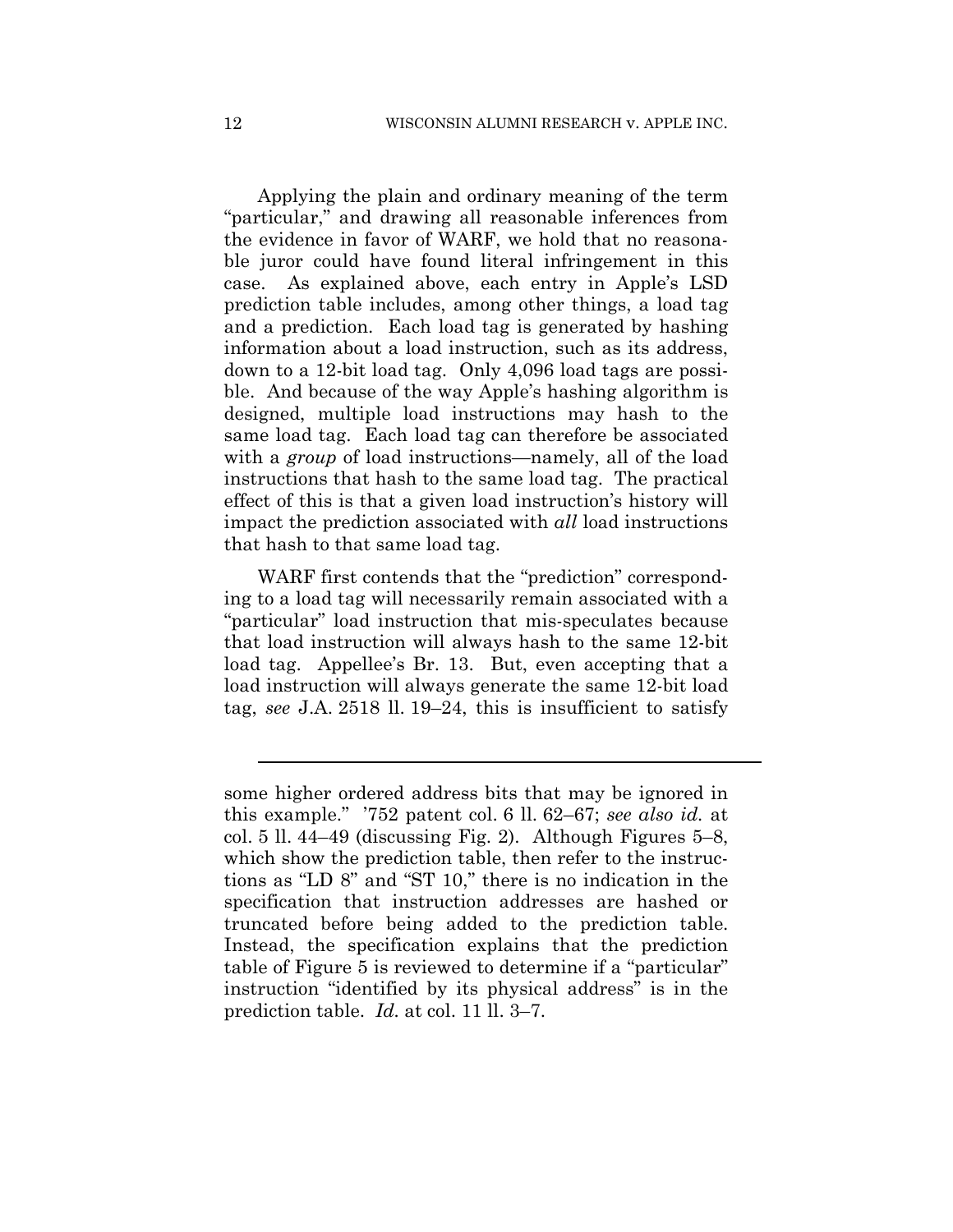this claim limitation because this argument ignores the plain and ordinary meaning of the term "particular," as described above. Under that meaning, it is not enough that an instruction hash to the same tag every time; the dispositive issue is whether *other* instructions *also* hash to that tag, such that the prediction is associated with a group of instructions, rather than a *particular* instruction.<sup>8</sup>

WARF's second argument for upholding the jury verdict appears to be that, even if the prediction must be associated with a single load instruction, the products still infringe in at least *some* circumstances—i.e., those in which aliasing does not occur. Appellee's Br. 15–18. Certainly, a product that "sometimes, but not always, embodies a claim nonetheless infringes." *Broadcom Corp. v. Emulex Corp.*, 732 F.3d 1325, 1333 (Fed. Cir. 2013) (alteration omitted) (quoting *Bell Commc'ns Research, Inc. v. Vitalink Commc'ns Corp.*, 55 F.3d 615, 622–23 (Fed. Cir. 1995)). But after reviewing the evidence and drawing all reasonable inferences in favor of WARF, we find that there is insufficient evidence to support WARF's theory that Apple's load tags are *sometimes* associated with a single load instruction.

1

<sup>8</sup> On this point, WARF also argues that even if multiple instructions hash to the same load tag, "the 'prediction' merely becomes associated with *two* loads, including 'the particular [load]' that mis-speculated." Appellee's Br. 16. WARF then contends that infringement still exists because the preamble of the claims uses the word "comprising," which allows for additional, unrecited elements. *Id.* at 15–16. But "'[c]omprising' is not a weasel word with which to abrogate claim limitations," *Spectrum Int'l, Inc. v. Sterilite Corp.*, 164 F.3d 1372, 1380 (Fed. Cir. 1998), and WARF's application of that term here would frustrate the plain meaning of "particular" as used in this patent.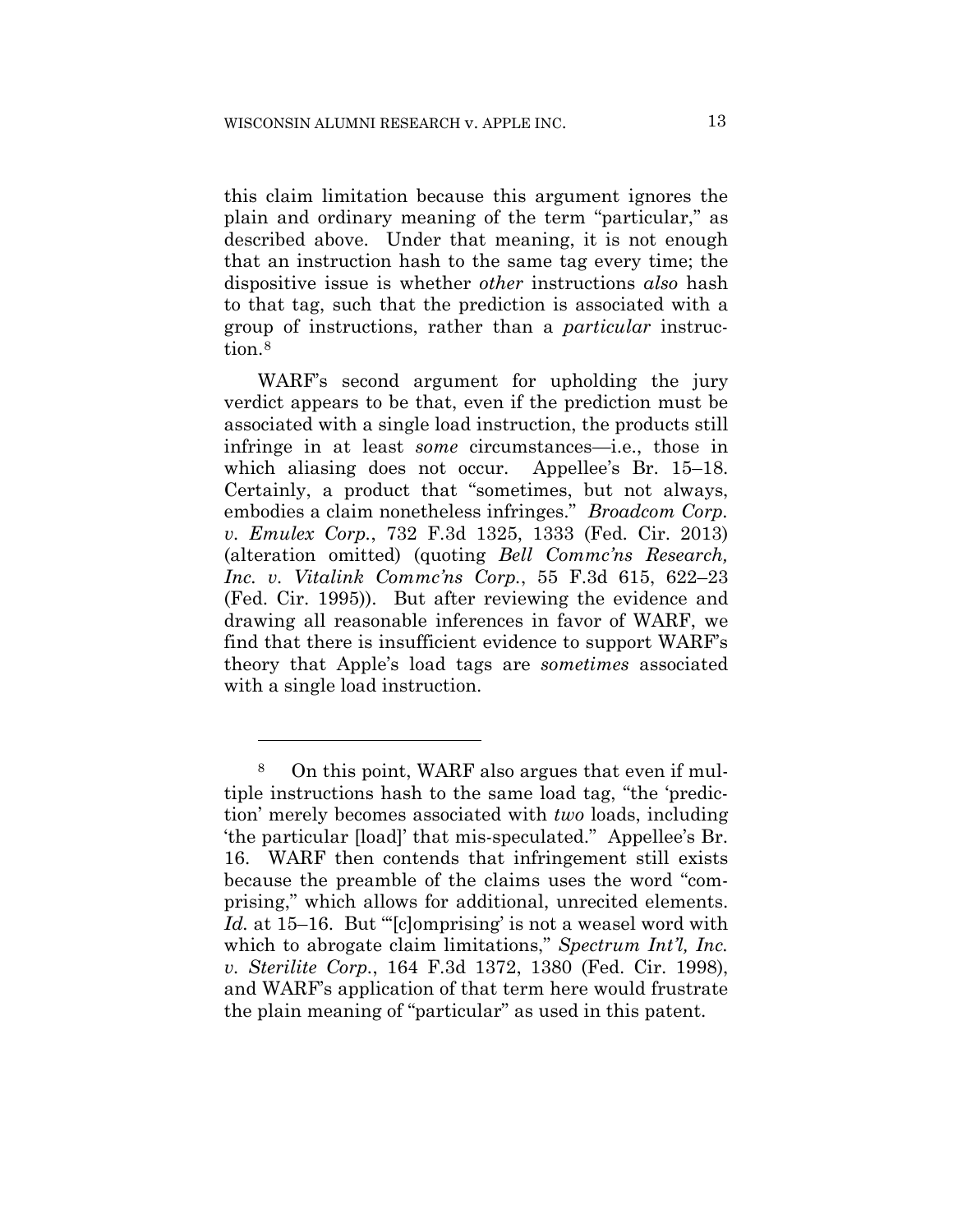The evidence WARF points us to in support of this theory is sparse. WARF contends that the frequency of "aliasing" in Apple's products is low (specifically, 0.1%), which WARF takes to mean that load tags represent a single load instruction at least sometimes (in fact, 99.9% of the time). This conclusion, however, does not follow from the evidence cited by WARF.

First, the inference WARF seeks to draw from the evidence cited is not reasonable. The 0.1% statistic comes from an email from Stephan Meier, an Apple engineer, that pertains to testing various hashing functions. J.A. 1499 (testimony of Dr. Conte). During trial, the parties disputed the meaning of the 0.1% statistic, with WARF arguing that it represents the *frequency* of aliasing, and Apple arguing that it represents the *performance impact* of aliasing, *see, e.g.*, J.A. 2238 ll. 10–18 (crossexamination testimony of Dr. August). Although there are a few isolated statements from Apple's fact and expert witnesses that WARF argues support its theory, *see*  J.A. 2238–40, the most thorough explanation of this piece of evidence comes from WARF's expert, and his testimony undermines the inference WARF seeks to draw. According to WARF's expert, Mr. Meier was trying to determine the "performance impact" of using different hashing functions to determine which hashing function performs best, including an analysis of how many bits should be used for the load tag. J.A. 1499–500 (testimony of Dr. Conte). As explained by WARF's expert, Mr. Meier concluded that a 9-bit load tag would cause a loss of "0.9 percent in performance"; a 10-bit load tag would cause a 0.4% loss in performance; and a 12-bit load tag would cause less than a 0.1% loss in performance. J.A. 1500 (testimony of Dr. Conte). Despite this explanation, which indicates that Mr. Meier's statistics were indeed describing overall performance, WARF's expert jumped to the conclusion that "aliasing is very rare." J.A. 1501 (testimony of Dr. Conte). But, in light of Dr. Conte's testimony,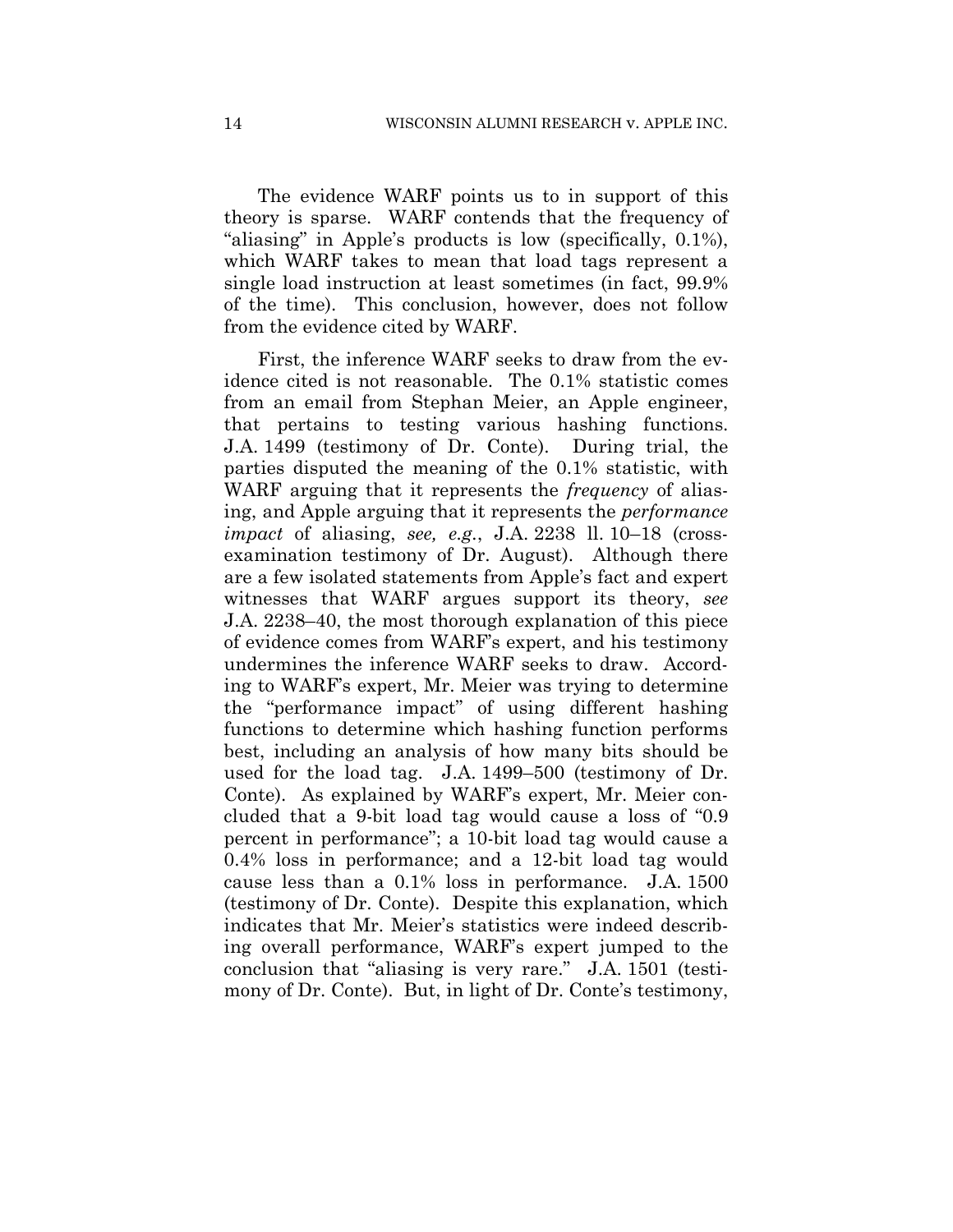it is unreasonable to infer that the 0.1% statistic was referring to the *frequency* of aliasing.

Second, even accepting WARF's unreasonable view of this evidence (that the *frequency* of aliasing is 0.1%), this does not support an inference that load tags sometimes represent a single load instruction. "Aliasing" does not simply refer to two load instructions hashing to the same load tag. Instead, "aliasing" occurs when two load instructions actually update the same prediction in operation because they share the same load tag. *See* J.A. 2294 (testimony of Dr. August) ("Q: First, what's the difference between the load tags' grouping of load instructions and the concept of aliasing? A: So the grouping is always present. Aliasing is when the program is running, what is the performance impact of that grouping."); *see also*  Appellant's Br. 23–24; Appellee's Br. 14. It is therefore not reasonable to infer that load instructions rarely hash to the same load tag, merely because the frequency of load instructions actually updating the same prediction during operation is low.

Finally, WARF points to Apple's technical documentation, arguing that certain language in the documentation demonstrates that Apple's LSD predictor "uniquely" identifies load instructions. Appellee's Br. 14 (citing J.A. 10131); *see also* J.A. 1489 l. 8–1490 l. 8 (testimony of Dr. Conte, discussing J.A. 10131). Apple points out, however, that the documentation merely states that the LSD predictor "can be thought of" as uniquely identifying load instructions, Reply Br. 2–3 (quoting J.A. 10131), and that "in practice" the load tags are the result of applying the hashing algorithm. *Id.*; *see also* J.A. 2178 ll. 3–22 (testimony of Dr. August). Reading the quote in context, it is not reasonable to infer that the load tags, in practice, uniquely identify load instructions. And even if this inference were reasonable, it would not be enough to support a finding that Apple's processors actually practice the "particular" limitation.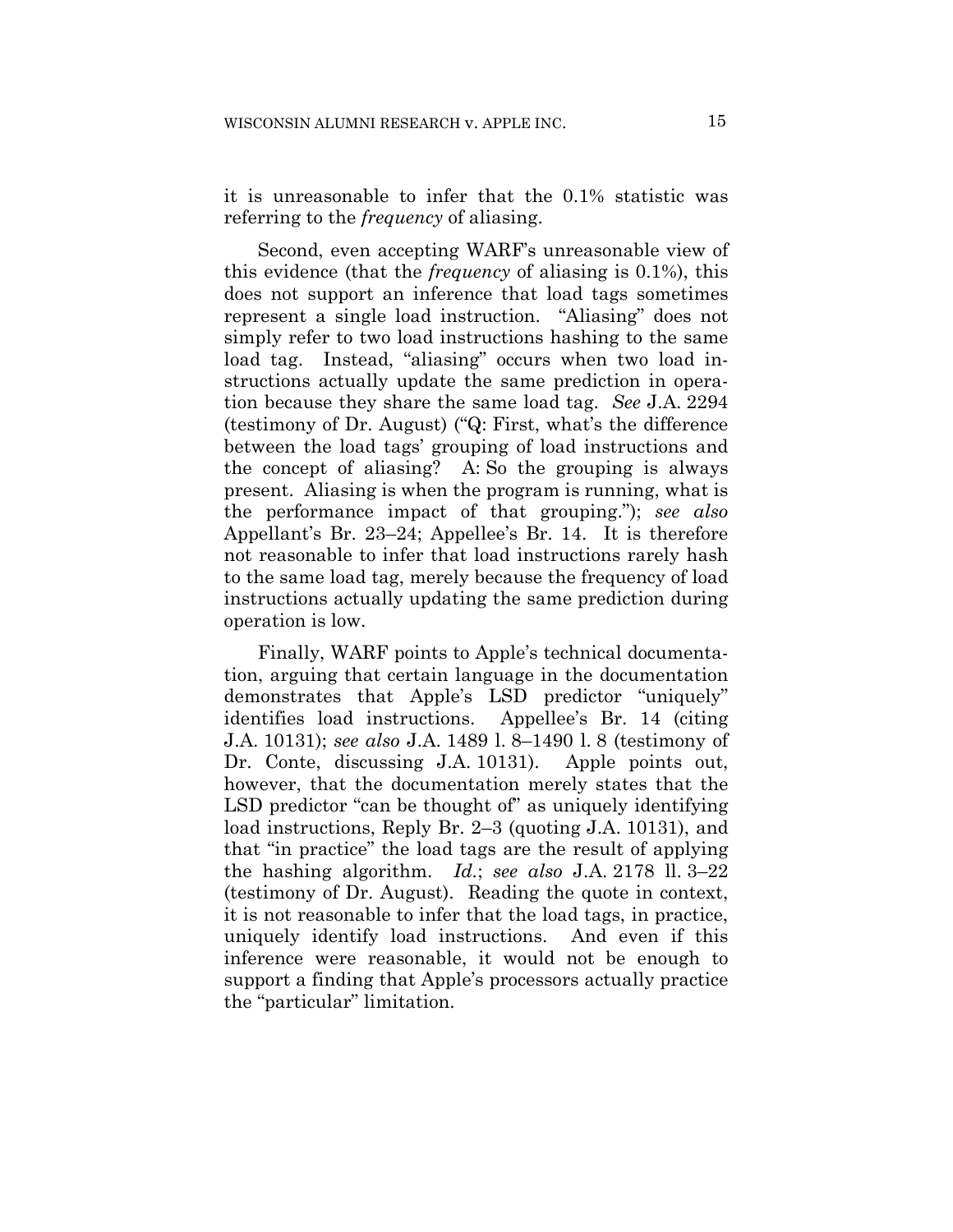In short, there is not substantial evidence to support WARF's theory that, in Apple's LSD predictor, a prediction (by way of a load tag) is at least sometimes associated with a single load instruction. And, given that only 4,096 load tags are possible, and that Apple's operating system alone contains millions of load instructions, the only reasonable inference to draw is that load tags will always represent multiple load instructions. *See* J.A. 1605–06 (testimony of Dr. Conte), 2296–97 (testimony of Dr. August).9

In sum, drawing all reasonable inferences in favor of WARF, there is insufficient evidence to support the jury's finding that Apple's products literally satisfy the "particular" limitation. As this conclusion is sufficient to set aside the jury's infringement finding, we need not address Apple's arguments regarding the "mis-speculation" limitation.

Apple also contends that the district court erred in granting summary judgment of no anticipation based on the Steely prior art reference. The district court determined that Steely did not disclose the "prediction" claimed in the '752 patent. *Wis. Alumni Research Found. v. Apple, Inc.*, No. 14-cv-062-WMC, 2015 WL 4668247, at \*13–16 (W.D. Wis. Aug. 6, 2015) ("*MSJ Order*"). In Apple's view, this determination was based on an incorrect construction of the term "prediction." Apple also contends that, even under the court's construction, a genuine dispute of material fact exists, making summary judgment improper.

<u>.</u>

B

<sup>9</sup> Although WARF's brief states that programs can have fewer than 4,096 load instructions, WARF has not pointed us to any evidence to support this assertion. *See*  Appellee's Br. 17.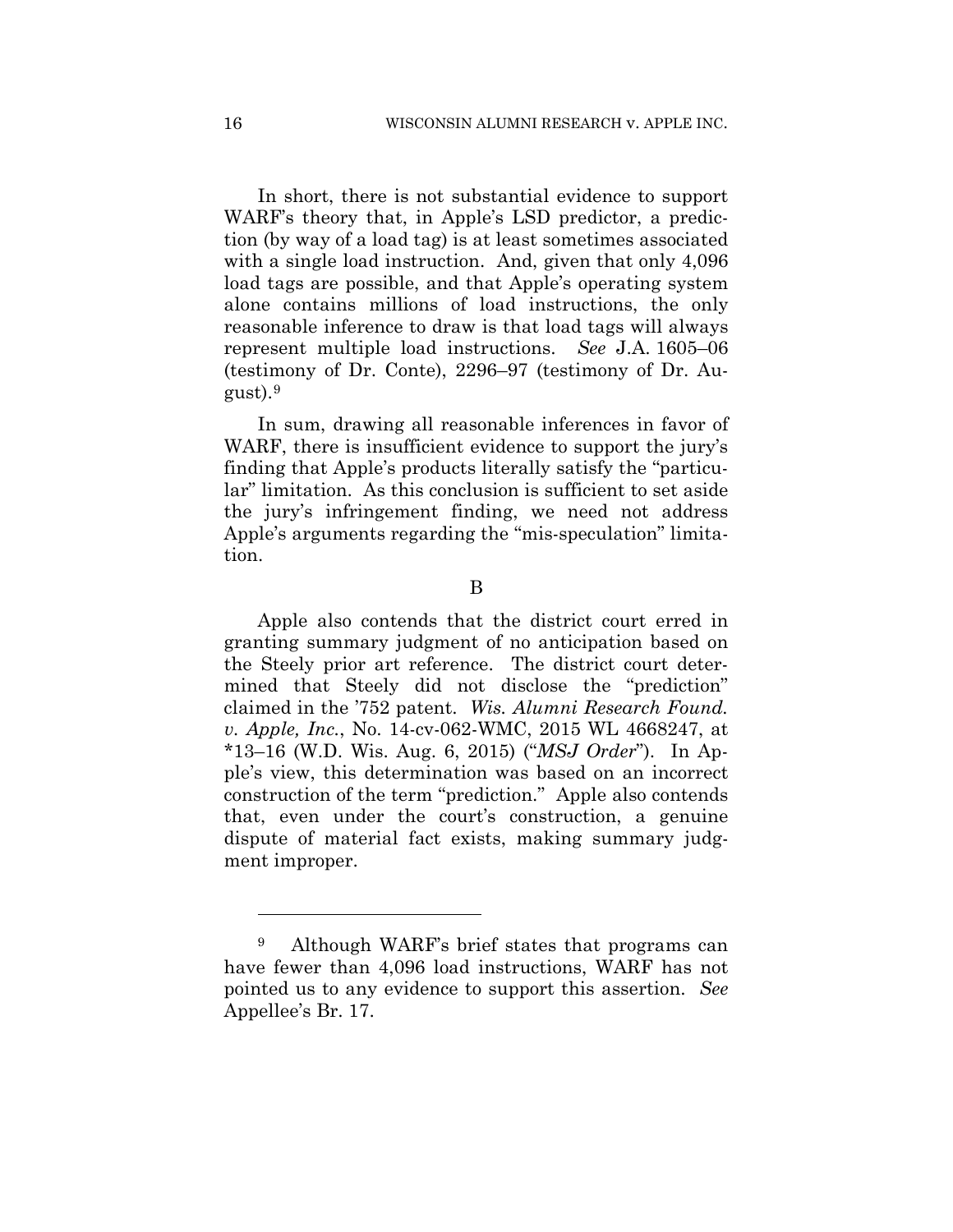Claim construction is ultimately a legal question reviewed de novo, with any subsidiary fact-findings regarding extrinsic evidence reviewed for clear error. *Teva Pharm. USA, Inc. v. Sandoz, Inc.*, 135 S. Ct. 831, 841 (2015).

The parties dispute the construction of the term "prediction." WARF contends that a "prediction" must be dynamic, meaning it is capable of receiving updates. Apple contends that while a "prediction" includes dynamic predictions, the term is also broad enough to include static predictions (i.e., those incapable of receiving updates). The district court agreed with WARF, concluding that a prediction, as used in the patent, must be "capable of receiving updates." *MSJ Order* at \*13.

On appeal, Apple argues that the plain and ordinary meaning of "prediction" encompasses both dynamic and static predictions. Apple further contends that the patent's specification does not limit a "prediction" to being dynamic, and that by requiring that the prediction be capable of receiving updates, the district court improperly imported a limitation from the preferred embodiment. *See* Appellant's Br. 38–39. Apple's arguments are unpersuasive, as explained below.

First, "the 'ordinary meaning' of a claim term is its meaning to the ordinary artisan after reading the entire patent." *Phillips*, 415 F.3d at 1321. Reading the patent as a whole, it is clear that the claimed prediction must be capable of receiving updates. The term "prediction" is used throughout the specification to describe a prediction value that updates based on a given load instruction's historical mis-speculation behavior. *See* '752 patent col. 11 ll. 33–35 ("Normally the prediction 109 starts at zero when an entry is first made in the prediction table 44 and is incremented and decremented as will be described below."); *see also id.* at col. 8 ll. 7–11 ("The prediction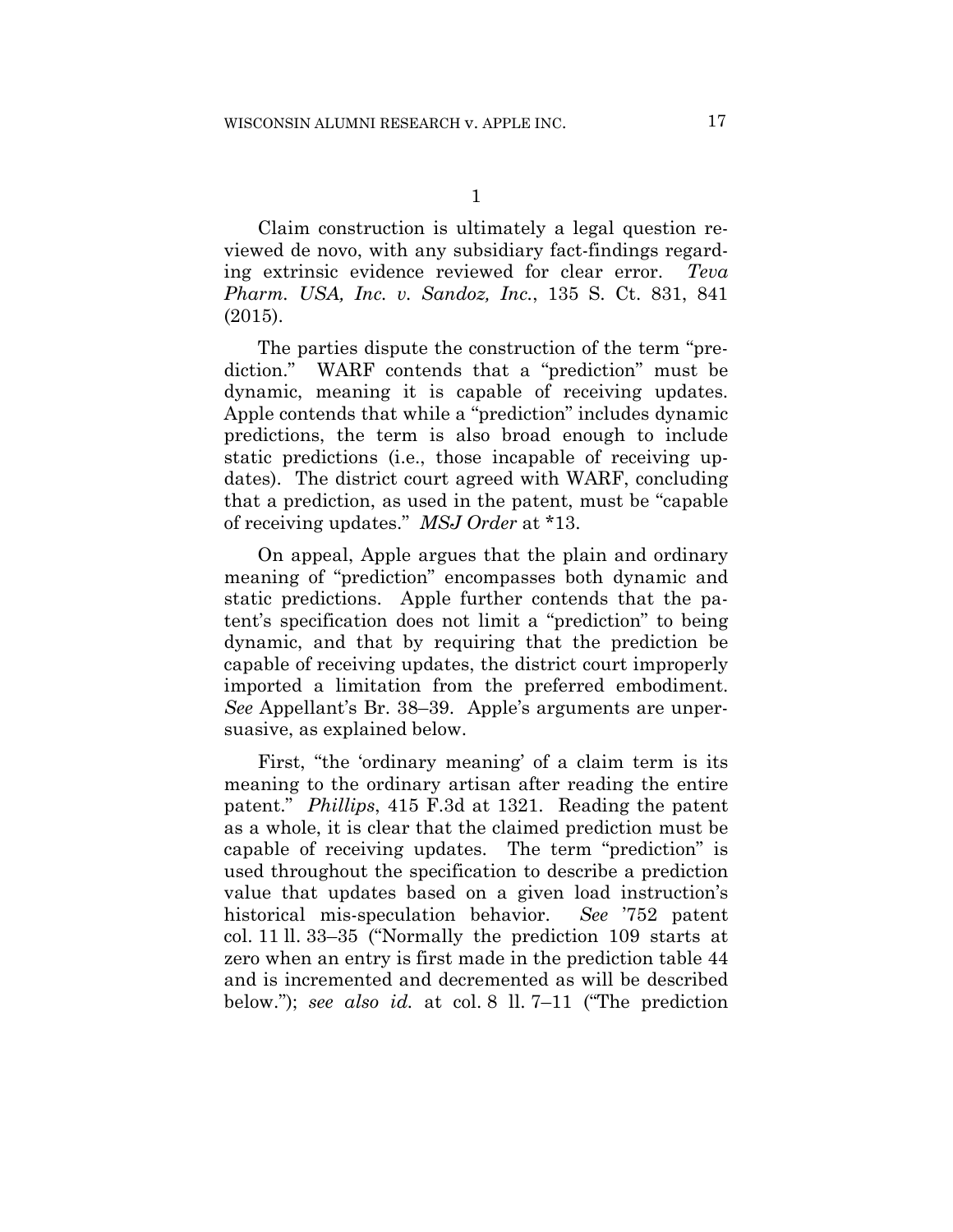provided by the predictor circuit 33, as will be described, is updated based on historical mis-speculations detected by the data speculation circuit 30. For this reason, the data speculation circuit 30 must communicate with the predictor circuit 33 on an ongoing basis."). Specifically, the prediction is updated as new information is gathered regarding the likelihood of future mis-speculation. *Id.* at col. 12 l. 61–col. 13 l. 3 ("[T]he predictor circuit 33 must also make adjustments in its prediction table 44 if there is a mis-speculation,  $\ldots$  The prediction table 44 is checked to see whether the LOAD/STORE pair causing the mis-speculation is in the prediction table 44 already. If so then at process block 302, the prediction 109 is updated toward synchronize so that this mis-speculation may be avoided in the future."); *id.* at col. 12 ll. 14–17 ("In this case, the prediction that there was a need to synchronize was wrong and so at process block 120 the prediction 109 is decremented toward the do not synchronize state."); *id.* at col. 12 ll. 50–55 ("In this case, the prediction 109 is updated toward the synchronize condition indicating that the prediction that there was a need to synchronize was correct as there is in fact a LOAD instruction waiting to be synchronized."). Where, as here, "a patent 'repeatedly and consistently' characterizes a claim term in a particular way, it is proper to construe the claim term in accordance with that characterization." *GPNE Corp. v. Apple Inc.*, 830 F.3d 1365, 1370 (Fed. Cir. 2016) (quoting *VirnetX, Inc. v. Cisco Sys., Inc.*, 767 F.3d 1308, 1318 (Fed. Cir. 2014)).

Second, Apple has not pointed us to any portion of the specification that describes a static prediction. Although Apple directs our attention to "alternative embodiments" for obtaining the prediction—methods other than incrementing, such as "various weighting schemes" or "complex pattern matching techniques"—none of the passages concerning these embodiments describe a static prediction. *See* Appellant's Br. 39 (citing '752 patent col. 14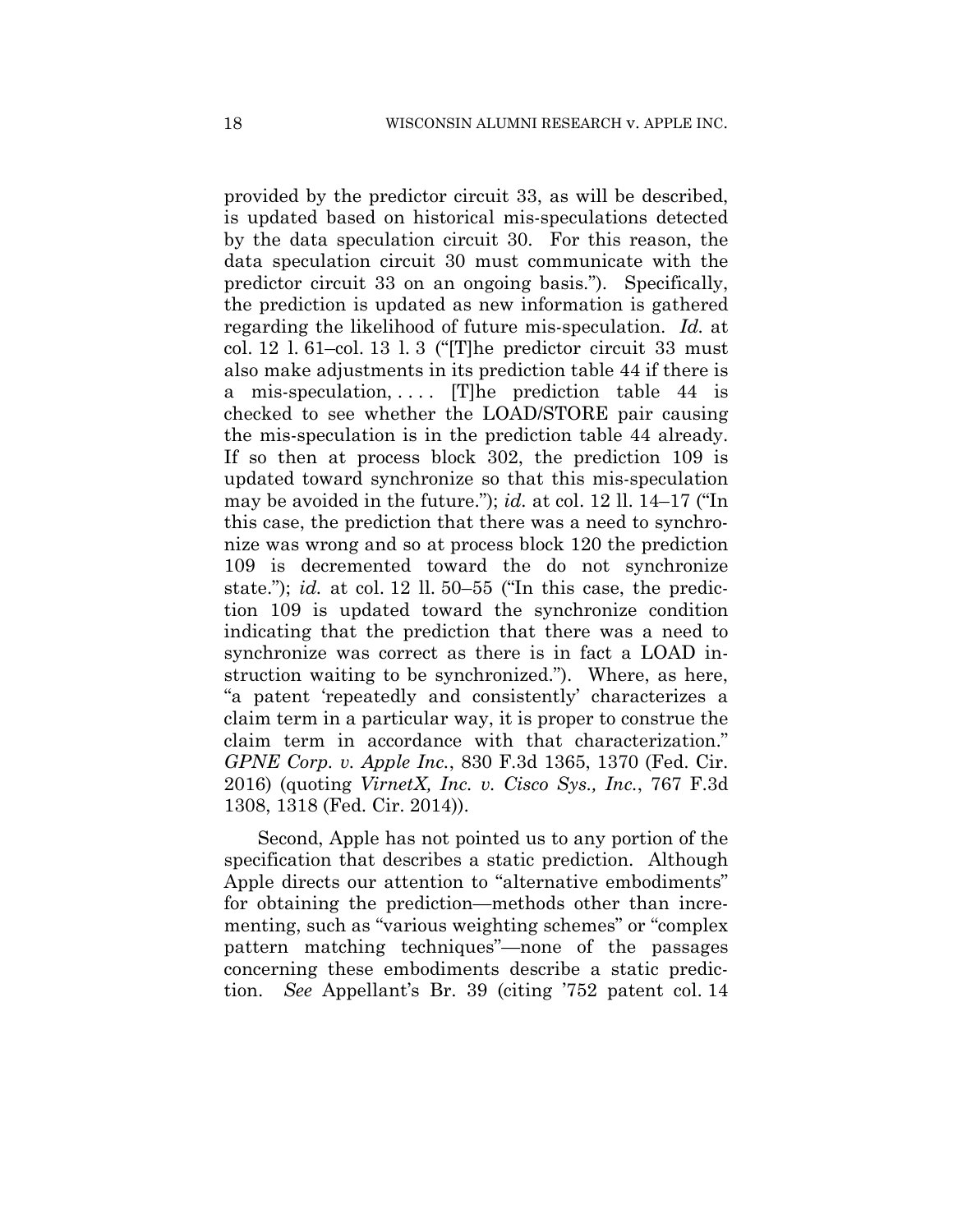ll. 6–14); Reply Br. 13 (citing same). Instead, the embodiments merely illustrate methods other than "simply incrementing it in value for each speculation" for calculating the value of the prediction. '752 patent col. 14 ll. 8–9. In short, by allowing the claimed "prediction" to also include static predictions, Apple's proposed construction would "expand the scope of the claims far beyond anything described in the specification." *Kinetic Concepts, Inc. v. Blue Sky Med. Grp., Inc.*, 554 F.3d 1010, 1019 (Fed. Cir. 2009); *see id.* (limiting the term "wound" to "skin wound," rather than allowing it to encompass "pus pockets," where all of the examples in the specification involved skin wounds).

In sum, rather than improperly reading a limitation from the preferred embodiment into the claims, the district court's construction, with which we agree, properly reads the claim term in the context of the entire patent.

2

Apple next contends that the district court erred in granting summary judgment of no anticipation, even under the district court's construction of "prediction," which requires that the prediction be "capable of receiving updates." Appellant's Br. 40–42. Specifically, it contends that a genuine factual dispute exists as to whether Steely discloses predictions capable of receiving updates.

 Applying Seventh Circuit law, "[w]e review the grant of summary judgment *de novo*, construing all facts and drawing all inferences 'in the light most favorable to the non-moving party.'" *Austin v. Walgreen Co.*, 885 F.3d 1085, 1087 (7th Cir. 2018) (quoting *Zuppardi v. Wal-Mart Stores, Inc.*, 770 F.3d 644, 649 (7th Cir. 2014)).

Steely discloses out-of-order processors that use past mis-speculations (or "collisions") to predict whether load instructions should be allowed to execute out-of-order. *See* Steely col. 2 ll. 63–66. Steely uses "tags" to indicate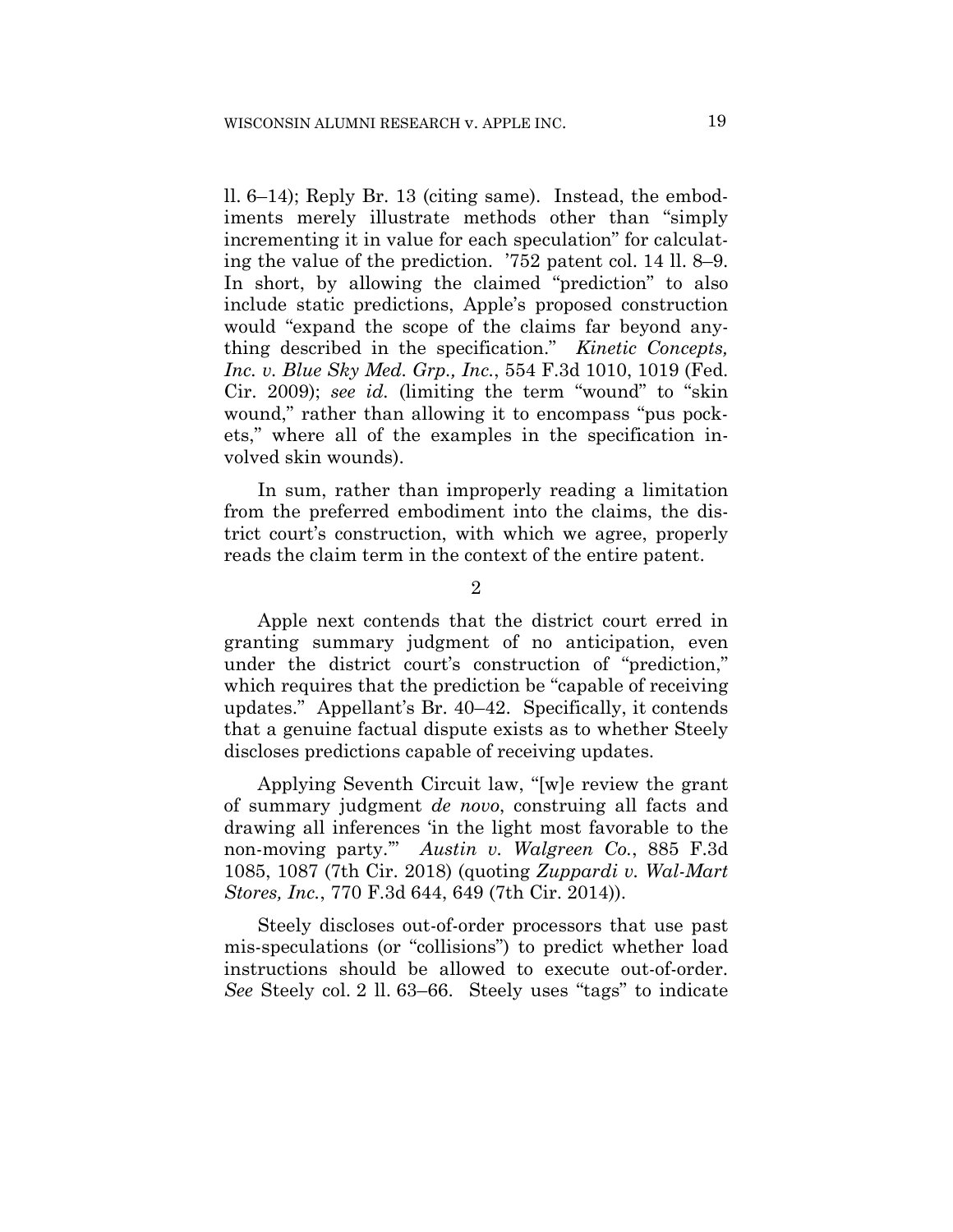whether instructions that were "previously reordered and executed had a collision" and to "ascertain whether the . . . instructions can be reordered." *See id.* at col. 2 l. 64– col. 3 l. 1. Specifically, Steely assigns "tags" to load and store instructions that mis-speculate (or "collide"). Although Steely discloses multiple techniques for generating tags, the parties focus on the first technique disclosed. According to this technique, "when a pair of load and store instructions cause a problem the first time"—i.e., when they are executed out-of-order and a mis-speculation occurs—"a portion of the address in memory which resulted in a load-store collision are [sic] saved." *Id.* at col. 48 ll. 1–4. The example in Steely uses five bits of the memory address as the tag. *Id.* at col. 48 ll. 26–28. That tag is associated with the load and store instructions that mis-speculated when reordered. *Id.* at col. 48 ll. 26–29, 37–50; *see also* J.A. 15069 ¶ 162 (invalidity report of Dr. Colwell). The next time that same pair of load and store instructions is called, the instructions' tags are compared. If the tags match, those instructions will not be executed out-of-order. Steely col. 48 ll. 33–36; J.A. 15069 ¶¶ 162– 63, 15136–37 ¶¶ 301–02 (invalidity report of Dr. Colwell).

Apple contends that the outcome of this comparison is a "prediction," as it indicates the likelihood of misspeculation if those instructions are executed out-of-order. We agree that this is a reasonable inference to draw at the summary judgment stage. The only question, then, is whether the outcome of that comparison is also "capable of receiving updates," as is required under the proper construction of the term "prediction."

Apple's expert, Dr. Colwell, provided an example in his invalidity report explaining how the outcome of this comparison can change. He reasoned that the outcome may change because, "[a]s more mis-speculations occur, one or both of the tags of the same pair of load and store instructions may change to different values, resulting in different outcomes from a comparison of the tags."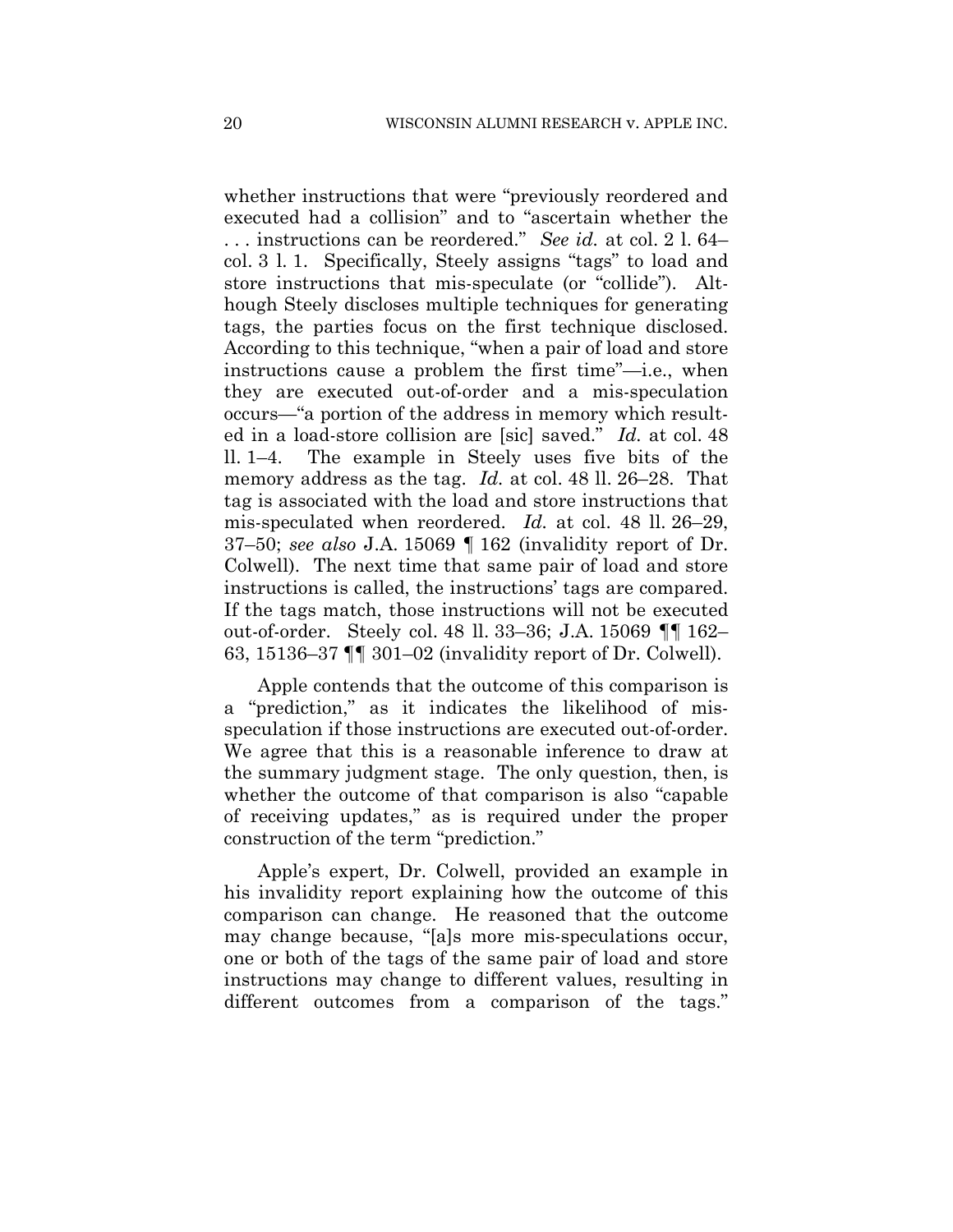J.A. 15137–38 ¶ 303. In other words, if the store instruction from the first load-store pair is reordered with a *different* load instruction, and a mis-speculation occurs, both of those instructions would receive a tag based on the memory address that the instructions were accessing. According to Dr. Colwell, this necessarily causes the store instruction's tag to change. And because the store instruction's tag has changed, that tag will no longer match the tag of the original load instruction. Thus, Dr. Colwell concludes that the outcome of the comparison of the original load-store pair will be different. *Id.* Based on this example, Apple contends that Steely discloses a variable "prediction" that is "capable of receiving updates."

WARF responds that Dr. Colwell's example is mere speculation regarding how Steely *might* be implemented, and that Steely itself never discloses that tags, once generated, can change. Appellee's Br. 45.

We agree with WARF that no reasonable juror could find that Steely's specification discloses the behavior described in Dr. Colwell's example regarding changing tags. Apple points us to just two statements from the specification as support for this disclosure: (1) a statement regarding the size of the tag storage table, *see* Steely col. 47 ll. 56–60; and (2) a statement that tags "will be stored" in that table, *see id.* at col. 48 ll. 29–30. Based on the size of the table, Apple contends that a fact-finder could infer that each instruction can be associated with only a *single* tag (as opposed to, for example, allowing an instruction to carry multiple tags). So, the argument goes, because tags "will be stored," when a given instruction receives a new tag, the new tag is stored in the table, and the former tag is necessarily changed. But the inference Dr. Colwell would have a fact-finder draw from the size of the table is not reasonable. And although Apple cites additional evidence in attempt to bolster this theory (namely, uncorroborated inventor testimony and another